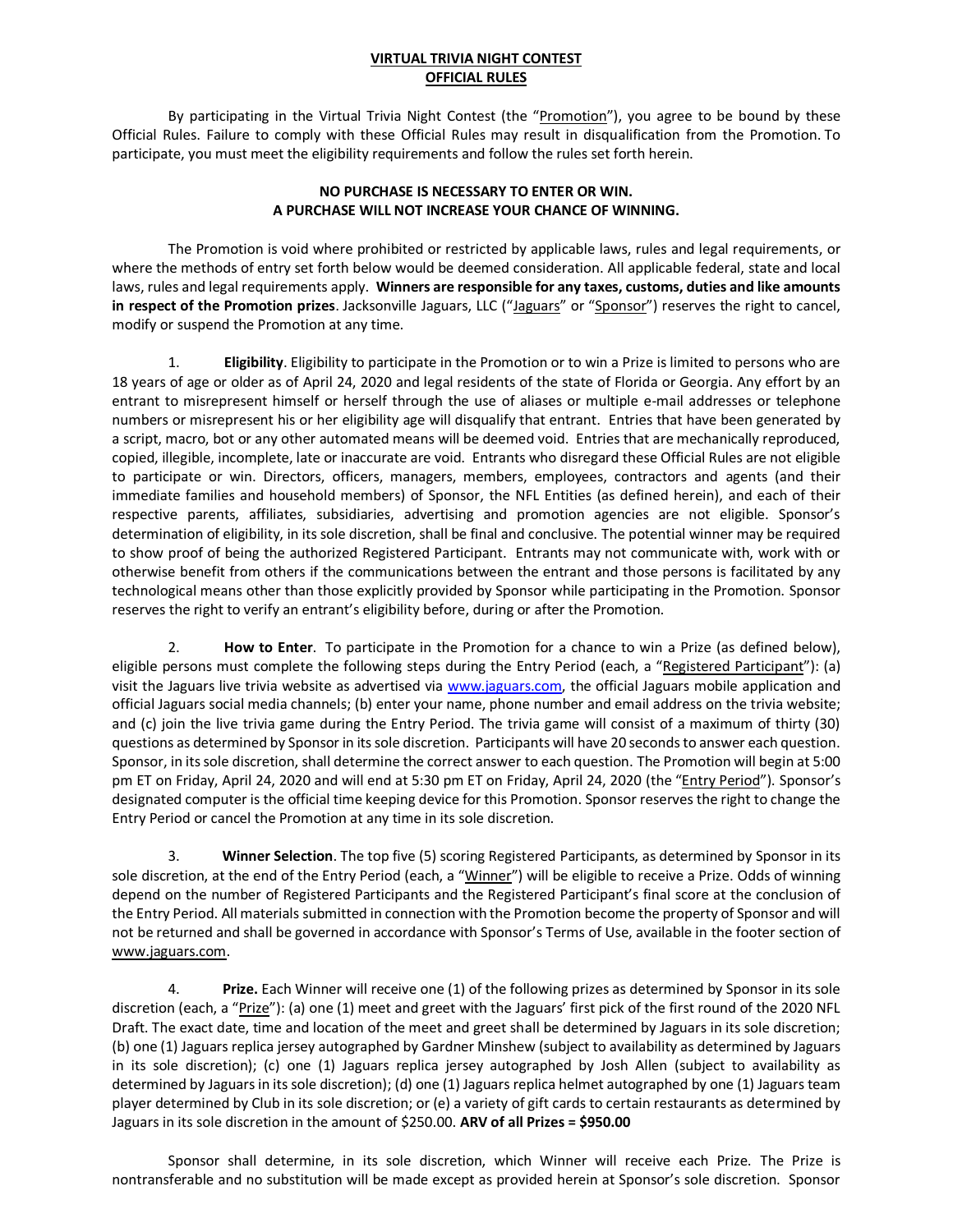reserves the right to substitute any and all Prizes (or a component thereof) for one of equal or greater value if the Prize should become unavailable for any reason. Each Winner is solely responsible for all costs and expenses incurred that are not included in the Prize, including items such as: travel, ground transportation, gratuities, food, beverages, and souvenirs. Each Winner is responsible for all taxes and fees associated with Prize receipt.

5. **Conditions of Participation**. Each participant in the Promotion agrees to be bound by these Official Rules and the decisions of Sponsor (which shall be final), and to accept delivery of the Prize. In addition, each Registered Participant represents and warrants that all information entered into the form at the beginning of the Entry Period entry is true and accurate. Sponsor is not responsible for any printing errors in these Official Rules, in the registration page or otherwise in any materials in connection with the Promotion or for any misdirected, incomplete, lost, late or illegible Registrations or other errors or problems that may limit a participant's ability to participate in or win the Promotion. In addition, Sponsor is not responsible for any other error, omission, interruption, deletion, defect, delay in operations or transmission, theft or destruction or unauthorized access to or alterations of Registrations, or for technical, network, telephone equipment, electronic, computer, hardware or software malfunctions of any kind, including in connection with the administration of the Promotion and the announcement of the Winner. Sponsor shall not be responsible for lost, late, misidentified or misdirected Registrations, or telecommunication or computer hardware or software performance, errors, delays or failures. Sponsor reserves the right to disqualify any individual who tampers with the Registration process or the administration of the Promotion. Sponsor reserves the right to cancel, suspend and/or modify the Promotion, or any part of it, if any fraud, technical failures, human error or any other factor impairs the integrity or proper functioning of the Promotion, as determined by Sponsor in its sole discretion. In such event, Sponsor, in its sole discretion, may elect to hold a random drawing from among all eligible entries received up to the date of discontinuance for any or all of the Prizes offered herein. CAUTION: Any attempt to deliberately damage any website or undermine the legitimate operation of this Promotion may be a violation of criminal and civil laws and should such an attempt be made, the Sponsor reservesthe right to seek damages (including but not limited to professionals' fees) and/or other remedies from any such person(s) responsible for the attempt to the fullest extent permitted by law. Entries become the property of Sponsor and will not be acknowledged or returned. Sponsor's decisions are final on all matters relating to this Promotion.

6. **Publicity Rights; Marketing Opt-In.** By submitting a Registration, Registered Participants grant to the Jaguars, Bold Events, LLC ("Bold Events"), their respective subsidiaries, affiliates, agents, and others working on their behalf, the right to use the Registered Participant's name, likeness, voice, image, biographical information and any additional video or photographs taken by the Jaguars, Bold Events, or their respective affiliates or representatives of the Registered Participant during the Promotion for advertising and marketing purposes, including o[n www.jaguars.com,](http://www.jaguars.com/) the official Jaguars mobile app, in Jaguars or Bold Events social media, and in Jaguars or Bold Events emails, without additional compensation. Registered Participants further expressly consent on an ongoing basis to allow the Jaguars, Bold Events, their affiliates, agents, employees and authorized third parties to communicate with the Registered Participant by mail, email, SMS/text message, telephone, autodialing services, facsimile and/or by any other method and to share the Registered Participant's personal information with the Jaguars or Bold Events sponsors, media partners, facility manager, and other companies with which the Jaguars and Bold Events do business. Such communications shall include, but not be limited to, promotional and advertising marketing communications.

7. **Winner Notification**. The Prize Winners will be notified by telephone or email on or about April 27, 2020. Sponsor may require the Winner to execute an affidavit of eligibility, publicity release (except where prohibited), and liability waiver and other documentation prior to the delivery of the Prize (an "Affidavit"). The Winner must provide a Form W-9 to receive the Prize. The Winner will receive an IRS Form 1099 from Sponsor for the approximate retail value of the Prize for the calendar year won. If a Winner fails to pick up or redeem the Prize at the location designated by the Jaguars on a date and time designated by the Jaguars, or fails to execute the Affidavit or other documentation required by the Jaguars, the Jaguars will consider such Winner to have forfeited the Prize and another prize winner will be selected. In the event that the potential winner is disqualified for any reason, Sponsor may award the Prize to an alternate Registered Participant based on the next highest scoring Registered Participant. Only three (3) alternate awards will be attempted, after which the Prize will remain unawarded. The right to receive the Prize is non-transferable and the Winner has no right of substitution (in cash or otherwise). The Jaguars reserves the right to substitute a prize of equal or greater value in the event any portion of the Prize is unavailable, as determined by the Jaguars in its sole discretion.

8. **Announcement of Winners**. To request a list of Winners, please send a postage prepaid letter to Jacksonville Jaguars, LLC, attention: Virtual Trivia Night Contest, Attn: Adrienne Cartagena, 1 TIAA Bank Field Drive, Jacksonville, Florida, 32202 to be received by May 31, 2020.